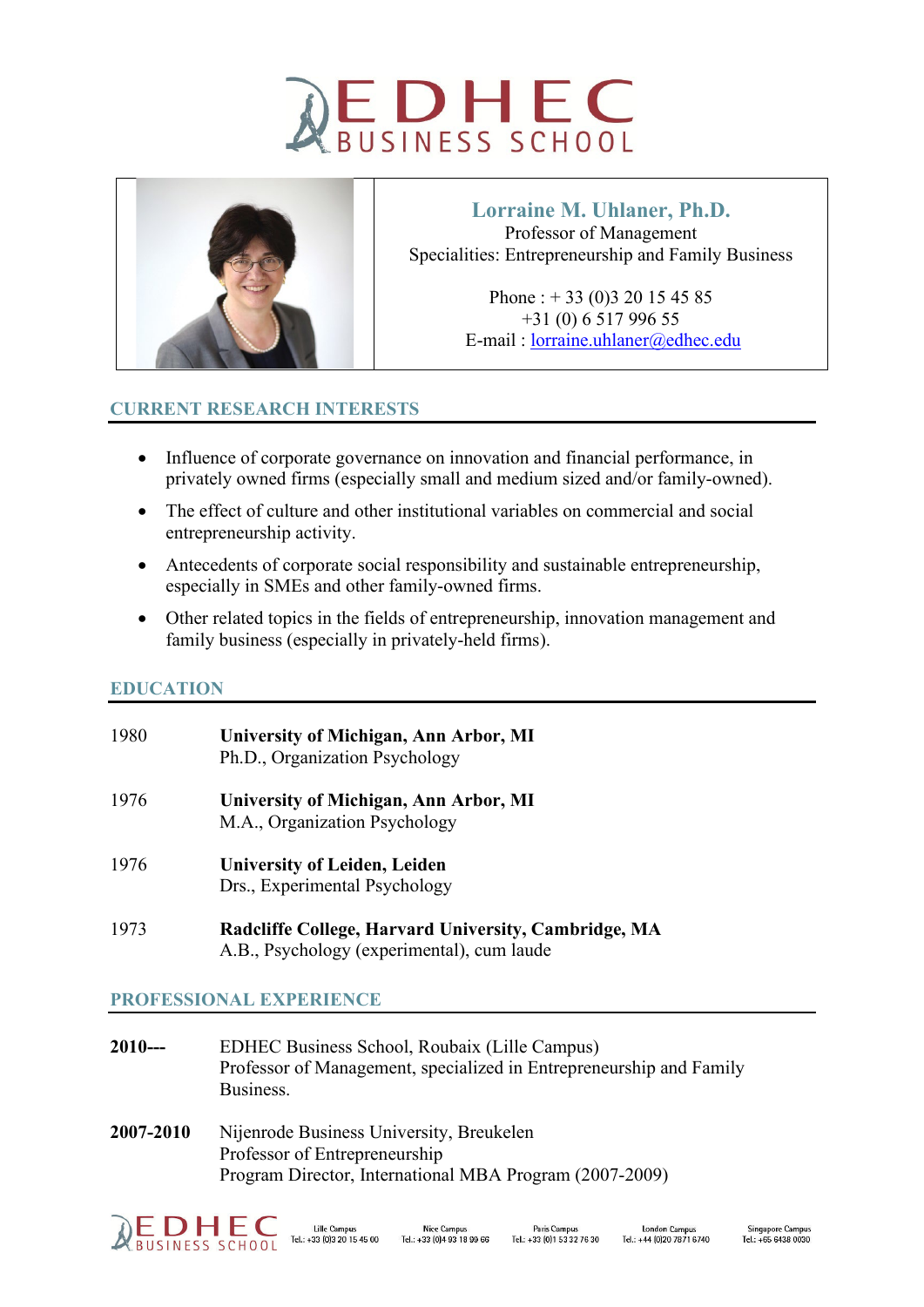Program Director, Executive MBA Program (2007-2009) Major initiative: Restructuring of the IMBA program.

## **2004-2009** Max Planck Institute, Jena Senior Research Fellow, Entrepreneurship, Culture and Family Business

- **2000-2007** Erasmus University Rotterdam, Rotterdam Director, European Family Business Institute (2003-2007) Co-coordinator, Part-time Doctorandus (PTO) Program in Entrepreneurship for the Rotterdam School of Management (Fall 2000-2004) Associate Professor, Rotterdam School of Management Visiting Professor, Organization and Entrepreneurship (2000–2002)
- **2000-2007** EIM Business and Policy Research, Zoetermeer Various projects under contract in family business and entrepreneurship
- **1981-2001** Eastern Michigan University, Ypsilanti, MI Full Professor of Management (tenured), College of Business (1991-2001) Member graduate school faculty: MS in HRM and Organization Development Project Associate Professor (1986-1991) Director, Program Development and Research, Center for Entrepreneurship

(1987-1988) Director, College of Business Service Center, (1986-1987) Founding Director, Center for Entrepreneurship (1986-1987)

- Assistant Professor (1981-1986)
- **1979-1981** Michigan State University, East Lansing, MI Assistant Professor in Industrial/Organizational Psychology (1980-1981), Instructor (1979-1980)
- **1974-1978** Institute for Social Research, University of Michigan, Ann Arbor, MI Assistant Study Director, Survey Research Center, Organization Psychology
- **1976** University of Maastricht, Maastricht Project member, Health Services Research Department, Hospital Quality Assurance Programs under the direction of prof. dr. E. Reerink
- **1973-1974** Rijksuniversiteit Leiden, Leiden Research Assistant, Psychology Department, Experimental Psychology

## **JOURNAL ARTICLES1**

Feldmann, M., Lukes, M. & Uhlaner, L.M. (2022). Disentangling Succession and Entrepreneurship Gender Gaps for Young Adults: Social Role and Family Embeddedness Considerations, *Small Business Economics*, 58(2), 997-1013. [click to download](https://www.springerprofessional.de/en/disentangling-succession-and-entrepreneurship-gender-gaps-gender/18612074) full article.

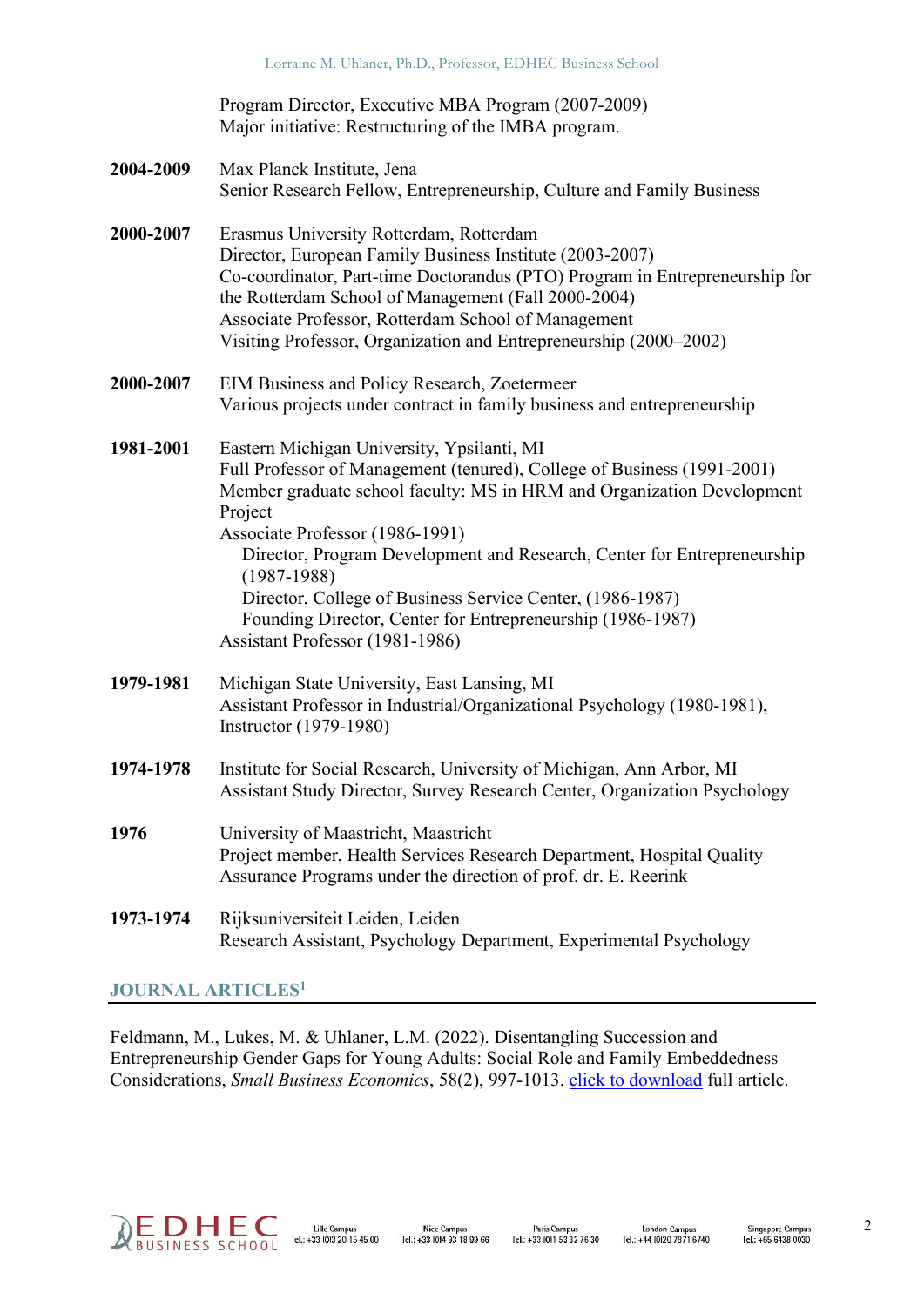Uhlaner, L.M., De Massis, A., Jorissen, A., & Du, Y. (2021), Outside Directors' presence and board service performance in SMEs: Disclosure of Firm-specific Information in Board Management Relations as Missing Link. *Human Relations*. 74(11), 1781-1819. [click to](https://journals.sagepub.com/doi/full/10.1177/0018726720932985)  [download.](https://journals.sagepub.com/doi/full/10.1177/0018726720932985) [Click to download Youtube video](https://www.youtube.com/watch?v=rJzimXJor2c)

[Karmeni, K.,](https://www.emerald.com/insight/search?q=Kerim%20Karmeni) [Uhlaner, L.](https://www.emerald.com/insight/search?q=Lorraine%20Uhlaner) and [Lucianetti, L.](https://www.emerald.com/insight/search?q=Lorenzo%20Lucianetti) (2021), "The novelty-centered business model: a transition mechanism between exploration and exploitation in SMEs", [Journal of Small](https://www.emerald.com/insight/publication/issn/1462-6004)  [Business and Enterprise Development,](https://www.emerald.com/insight/publication/issn/1462-6004) Published on line Dec. 9, 2021. <https://doi.org/10.1108/JSBED-06-2021-0221>

Michiels, A., Arijs, D. & Uhlaner, L. (2021). Formal HRM in family SMEs: The role of family-centered goals and family governance, Review of Managerial Science. Published online Dec. 8, 2021.<https://doi.org/10.1007/s11846-021-00509-1>

Zhou, H., Uhlaner, L.M., & Jungst, M. (2021). Knowledge management practices and innovation: A deliberate innovation management model for SMEs, *Journal of Small Business Management*, DOI: 10.1080/00472778.2021.1888383. Published online, April 2, 2021. [click](https://www.tandfonline.com/doi/full/10.1080/00472778.2021.1888383)  [to download abstract.](https://www.tandfonline.com/doi/full/10.1080/00472778.2021.1888383) (Also available in researchgate.net). [Click to download Youtube video.](https://www.youtube.com/watch?v=VvuvnjtRHtw)

Hnilica, J., Uhlaner, L.M., Mache, O., Kubicek, A., Lukes, M., Jurek, M. & Stamfestova P. (2019), The role of responsible ownership and family in privately held firms with multiple owners: Preliminary findings from the Czech republic, *Central European Business Review*, 8(5), 1-17. [Click to download full article](https://cebr.vse.cz/pdfs/cbr/2019/05/06.pdf)

Molly, V., Uhlaner, L.M., De Massis, A., & Laveren, E. (2019), Family-oriented goals and the family firm's debt rate: The mediating effect of family board representation, *Small Business Economics*, 53(1), 269-286. [Click to download abstract](https://www.researchgate.net/publication/324829295_Family-centered_goals_family_board_representation_and_debt_financing)

Ahrens J., Uhlaner L., Woywode M. & Zybura J. (2018). "Shadow emperor" or "loyal paladin"? – The Janus face of previous owner involvement in family firm successions, *Journal of Family Business Strategy*, 9(1), 73-90. [click to download abstract](https://www.sciencedirect.com/science/article/pii/S1877858517300402)

De Massis, A., David Audretsch, D., Lorraine Uhlaner, L. & Nadine Kammerlander, N. (2018). Perspective: Innovation with limited resources: Management lessons, from the German Mittelstand, *Journal of Product Innovation Management*, 35(1), 125-146. [click to](http://onlinelibrary.wiley.com/doi/10.1111/jpim.12373/epdf)  [download full article.](http://onlinelibrary.wiley.com/doi/10.1111/jpim.12373/epdf)

[Click to download Youtube video](https://www.youtube.com/watch?v=dz8QFl_AX8I)

Michiels A., Uhlaner L.M., & Dekker J. (2017). The effect of family business professionalization on dividend payout, *Journal of Small Business and Enterprise Development*, 24 (4), 971-990. [click here to download](https://www.researchgate.net/publication/318742585_The_effect_of_family_business_professionalization_on_dividend_payout)

Uhlaner, L.M. (2016). Responsible ownership in the privately-held (family and nonfamily) firm: A research agenda and latest findings, Przedsiebiorczosc I Zarzadzanie (*Entrepreneurship and Management*), Vol 17 (6), Part I, 9-30.

Uhlaner, L.M., Matser, I., Berent-Braun, & M.M Flören, R.H. (2015). Linking Bonding and Bridging Ownership Social Capital in Private Firms: Moderating Effects of Ownership-Management Overlap and Family Firm Identity. *Family Business Review*, 28(3), 260-277.

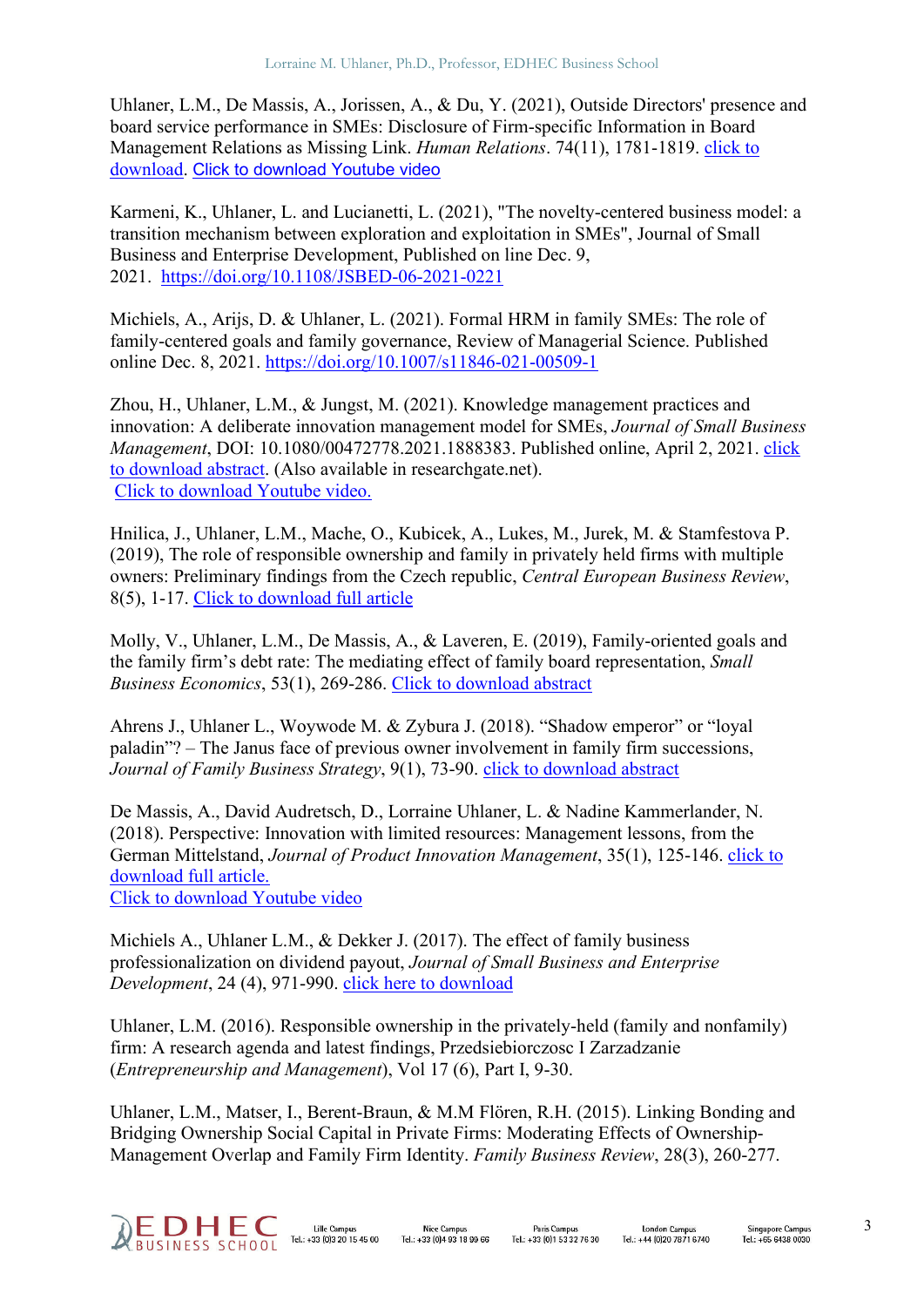Stephan, U., Uhlaner, L.M., & Stride, C.B. (2015). Institutions and social entrepreneurship: The role of institutional voids, institutional support, and institutional configurations. *Journal of International Business Studies,* 46(3), 308-331. [click here to download.](https://www.researchgate.net/publication/264352788_Institutions_and_Social_Entrepreneurship_The_Role_of_Institutional_Voids_Institutional_Support_and_Institutional_Configurations)

Teeffelen, L., van, Weesie, E., & Uhlaner, L.M. (2014). Altering student preferences for takeover entrepreneurship: Action research based on threshold theory. *International Journal of Entrepreneurship and Small Business,* 23(4), 568-586.

De Maere, J., Jorissen, A., & Uhlaner, L. M. (2014). Board Capital and the Downward Spiral: Antecedents of Bankruptcy in a Sample of Unlisted Firms. *Corporate Governance: An International Review*, 22(5), 387-407.

Uhlaner, L.M., Stel, A. van, Duplat, V., & Zhou, H. (2013). Disentangling the effects of organizational capabilities, innovation and firm size on SME sales growth. *Small Business Economics*, 41(3), 581-607.

Kirzner, O.F. & Uhlaner, L.M. (2013). The role of specialization in mutual fund investment strategies: An exploratory study of the life sciences industry. *Journal of Commercial Biotechnology*, 19(3), 20-31.

Teeffelen, L. van, & Uhlaner, L.M. (2013). Firm resource characteristics and human capital as predictors of exit choice: An exploratory study of SMEs. *European Research Journal*, 3(1), 84-108.

Uhlaner, L.M., Berent-Braun, M.M., Jeurissen, R., & Wit, G. de (2012). Beyond size: Predicting engagement in environmental practices of Dutch SMEs. *The Journal of Business Ethics*, 109(4), 411-429. (DOI) 10.1007/s10551-011-1137-x.

Uhlaner, L.M., Kellermanns, F.W., Eddleston, K.A. & Hoy, F. (2012). The entrepreneuring family: A new paradigm in family business research. *Small Business Economics Journal*, 38(1), 1-11.

Berent-Braun, M.M. & Uhlaner, L.M. (2012). Family governance practices and teambuilding: Paradox of the enterprising family. *Small Business Economics Journal*, 38(1), 103-119.

Berent-Braun, M.M. & Uhlaner, L.M. (2012). Responsible ownership behaviors and financial performance in family-owned businesses. *Journal of Small Business and Enterprise Development*, 19(1), 20-38.

Flören, R.H., Uhlaner, L.M. & Berent-Braun, M.M. (2011). Ondernemerschap en het familiebedrijf, *ESB: Economisch Statistische Berichten*, 96(4609S), 66-72.

Ulijn, J., Aaltio, I., Guerra, G. & Uhlaner, L.M. (2011). Cooperation and teamwork in technology start-ups: reflected in some Italian, British, Dutch and German findings. *International Journal of Entrepreneurship and Small Business*, 14(1), 100-126.

Uhlaner, L.M., Ulijn, J., Jenniskens, I., & Groen, A. (2011). Social, cultural and human capital in European SMEs: An introduction*. International Journal of Entrepreneurship and Small Business*, 14(1), 1-13.

Teeffelen, L. van, Uhlaner, L.M. & Driessen, M. (2011). The importance of specific human

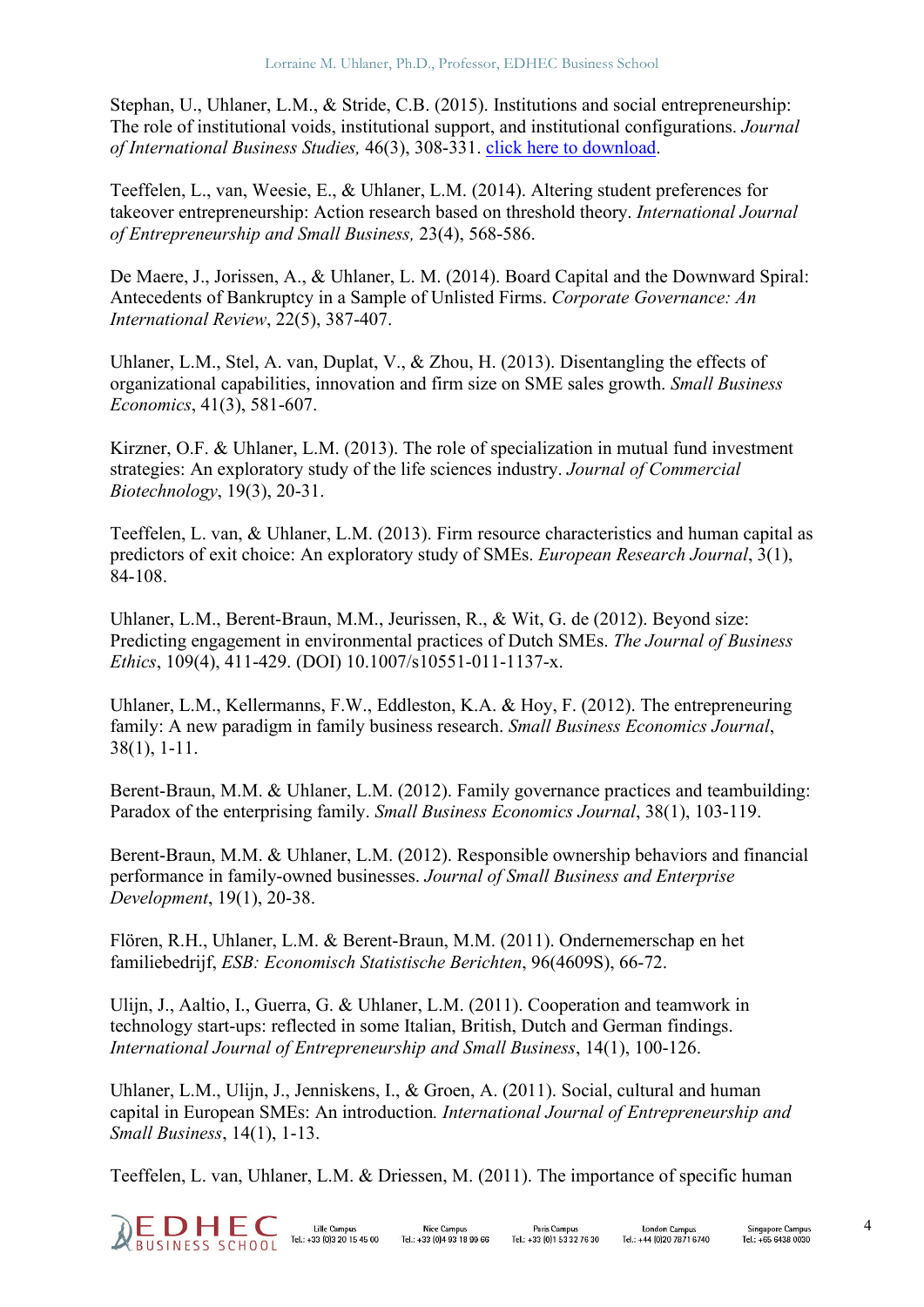capital, planning and familiarity in Dutch small firm ownership transfers: A seller's perspective. *International Journal of Entrepreneurship and Small Business*, 14(1), 127-148.

Stephan, U. & Uhlaner, L.M. (2010). Performance-based vs. socially-supportive culture: A cross-national study of descriptive norms and entrepreneurship. *Journal of International Business Studies*, 41(8), 1347-1364.

Teeffelen, L. van & Uhlaner, L.M. (2010). Strategic renewal after ownership transfers in SMES: Do successors actions pay off? *International Journal of Entrepreneurial Venturing*, 2(3/4), 347-365.

Uhlaner L.M., Wright M. & Huse, M. (2007). Private firms and corporate governance: An integrated economic and management perspective, *Small Business Economics Journal*, 29(3), 225-241.

Uhlaner, L.M. & Thurik, A.R. (2007). Post materialism influencing total entrepreneurial activity across nations. *Journal of Evolutionary Economics*, 17(2), 161-185.

Uhlaner, L.M., Flören, R. & Geerlings, J.R. (2007). Ownership commitment, family ownership and performance in the privately-held firm, *Small Business Economics Journal*, 29(3), 275-293.

Kok, J.M.P. de, Uhlaner, L.M. & Thurik, A.R. (2006). Professional HRM Practices in familyowned-managed enterprises, *Journal of Small Business Management*, 44(3), 441-460.

Verheul I., Uhlaner, L.M. & Thurik, A.R. (2005). Business accomplishments, gender and entrepreneurial self-image, *Journal of Business Venturing*, 20(4), 483-518.

Uhlaner, L.M. (2005). The use of the Guttman scale in development of a family orientation index for small to medium sized firms, *Family Business Review*, 43(1), 41-56.

Uhlaner, L.M., Goor-Balk, H.J.M. van & Masurel, E. (2004). Family business and corporate social responsibility in a sample of Dutch firms, *Journal of Small Business and Enterprise Development,* 11(2), 186-194.

Uhlaner, L.M. (2003). Trends in European research on entrepreneurship at the turn of the century, *Small Business Economics Journal*, 21(4), 321-328.

Thurik A.R., Wennekers, A.W.E. & Uhlaner, L.M. (2002). Entrepreneurship and economic performance: A Macro perspective, *International Journal of Entrepreneurship Education*, 1(2), 157-179. (Renamed *International Review of Entrepreneurship* in 2009).

Wennekers, A.W.E., Uhlaner, L.M. & Thurik, A.R. (2002). Entrepreneurship and its conditions: A macro perspective, *International Journal of Entrepreneurship Education*, 1(1), 25-64. (Renamed *International Review of Entrepreneurship* in 2009).

Kok, J. de & Uhlaner, L.M. (2001). Organization context and human resource management in the small firm, *Small Business Economics Journal*, 17(4), 273-291.

Hendrickson, L.U. & Tuttle, D.B. (1997). Dynamic management of the environmental enterprise: A qualitative analysis, *Journal of Organizational Change Management*, 10(4),

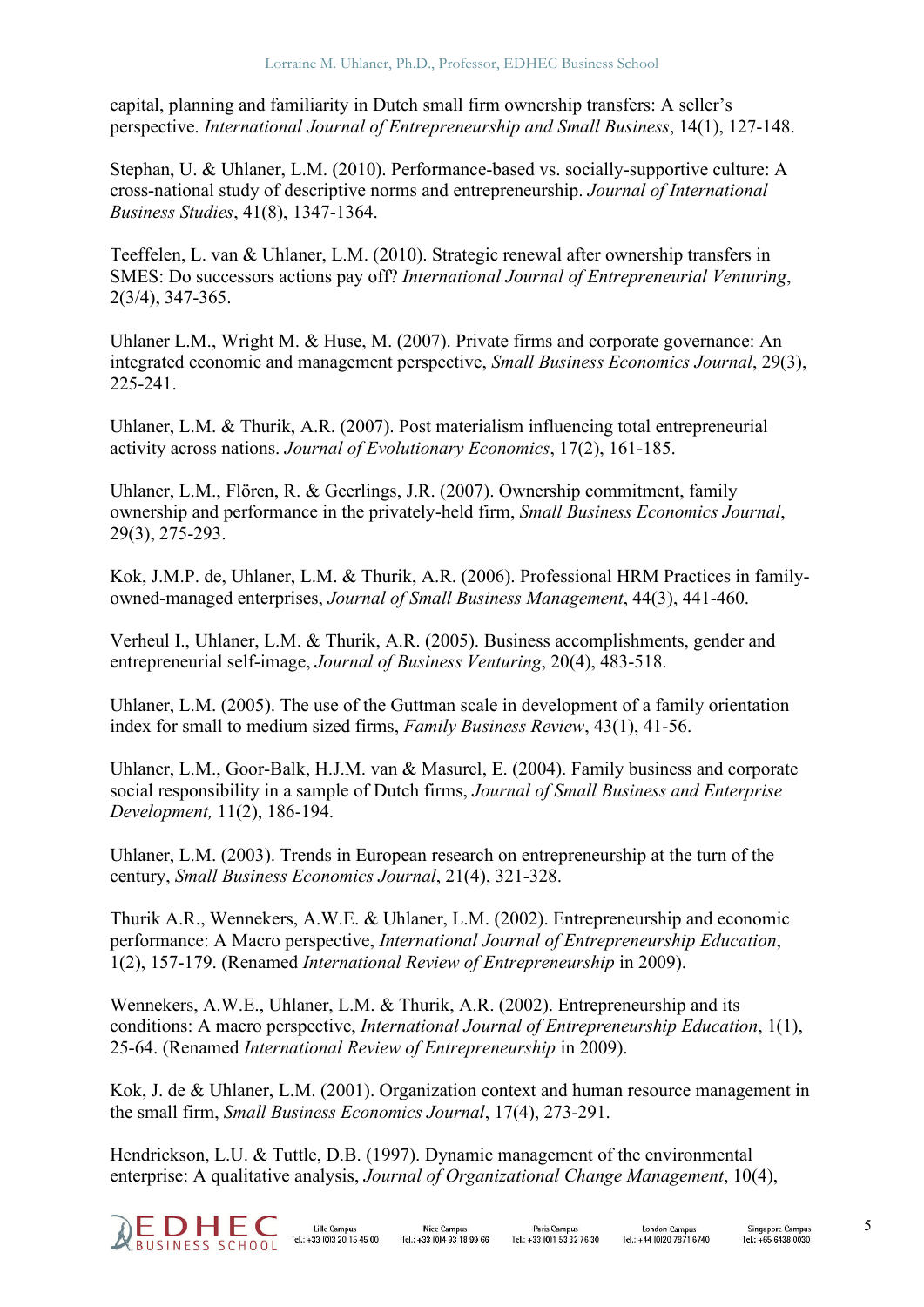#### 363-382.

Hendrickson, L.U. & L Abbe Wu, N. (1993). Technical mastery: Basis for productive strategic manufacturing management, *Productivity*, 34(2), 199-207.

Hendrickson, L.U. (1992). Bridging the gap between organization theory and the practice of managing growth: The Dynamic System Planning model, *Journal of Organizational Change Management*, 5, 18-31.

### **BOOKS AND BOOK CHAPTERS1**

Uhlaner, L. M. (2013). Corporate governance and the family business. In M. Lückerath-Rovers, B. Bier, H. van Flören, R., Berent-Braun, M., Uhlaner, L.M. & de Nooijer, C. (2013). Corporate governance en het familiebedrijf es & M. Kaptein (Eds.), *Jaarboek Corporate Governance* 2013-2014 (pp. 89-104). Deventer, Kluwer.

Uhlaner, L.M. (2013). Family business and corporate governance. In M. Wright, D. Siegel, K. Keasey, & I. Filatotchev (Eds.), *Oxford handbook of corporate governance* (pp. 389-420). Oxford: Oxford University Press.

Uhlaner L.M., Wright M. & Huse, M. (2011). Private firms and corporate governance: An integrated economic and management perspective. In D.B. Audretsch & E.E. Lehmann, (Eds.), *Corporate governance in small and medium sized firms* (pp. 155-176). Cheltenham: Edward Elgar Publishing. (Originally published in 2007 in *Small Business Economics Journal*).

Uhlaner, L.M. & Thurik, A.R. (2010). Postmaterialism influencing total entrepreneurial activity across nations. In A. Freytag & A.R. Thurik (Eds.), *Entrepreneurship and Culture* (pp. 301-328). Heidelberg: Springer.

Uhlaner, L.M. (2010). 1.3. Make growth happen. In A. Jolly (Ed.), *The growing business handbook: Inspiration & advice from successful entrepreneurs & fast-growing UK Companies*, 12th Edition. (pp. 13-16). London: Kogan Page Ltd.

Psarouthakis, J. & Uhlaner, L.M. (2009). *How to acquire the right business.* Xlibris Corporation. (Internet division of McGraw-Hill).

Uhlaner, L.M. (2008). *The role of ownership in governance: A neglected focus in entrepreneurship and management research*, Inaugural Lecture. Breukelen: Nijenrode Business University. (See [http://www.nyenrode.nl/facultyandresearch/Documents/Lectures/uhlaner.pdf\)](http://www.nyenrode.nl/facultyandresearch/Documents/Lectures/uhlaner.pdf).

Uhlaner, L.M. & Berent, M.M. (2008). *Entrepreneurship and ownership in the closely-held firm*. In W. Burrggraaf, R. Flören, and J. Kunst (Eds.), The entrepreneur and the entrepreneurship cycle (pp. 327-341). Assen: Van Gorcum.

Uhlaner, L.M., Goor-Balk, H.J.M. van, & Masurel, E. (2008). Family business and corporate social responsibility in a sample of Dutch firms. In V. Gupta, N. Levenburg, L. Moore, J. Motwani, and T. Schwarz (Eds.), *Culturally sensitive models of family business in Germanic Europe: A compendium using the GLOBE paradigm* (pp. 184-201). Hyderabad: ICFAI

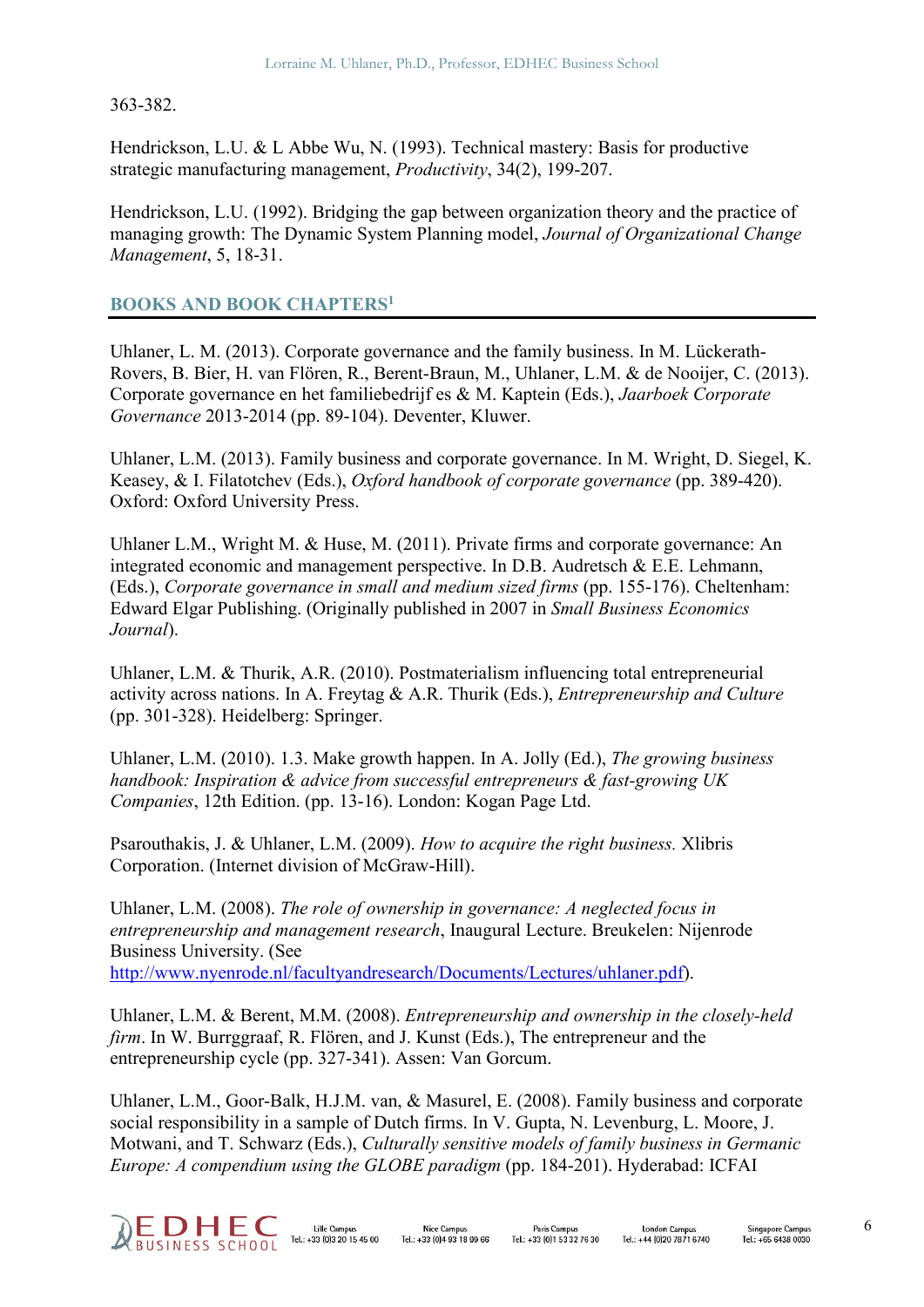University Press. (Republication of Uhlaner, Van Goor-Balk & Masurel, 2004).

Uhlaner, L.M., Kemp, R., Tan, S. & Meijaard, J. (2008). Chapter 8: The link between family orientation, strategy, and innovation in Dutch SMEs, a longitudinal analysis. In H. Landström, H. Crijns, E. Laveren, & D. Smallbone (Eds.), *Entrepreneurship, sustainable growth and performance: Frontiers in European entrepreneurship research* (pp. 141-160). Cheltenham: Edward Elgar Publishers.

Ulijn, J., Frankort, H.T.W., & Uhlaner, L.M. (2007). Chapter 1: The influence of national culture on cooperative attitudes in high technology start-ups. In J. Ulijn, J.D. Drillon, and F. Lasch (Eds.), Entrepreneurship, cooperation and the firm: The emergence and survival of high technology ventures in Europe (pp. 55-88). Cheltenham: Edward Elgar Publishing.

Thurik, A.R., Wennekers, S. & Uhlaner, L.M. (2006). Entrepreneurship and economic performance: A macro perspective. In A.E. Burke (Ed.), *Modern perspectives on entrepreneurship: The latest advances in entrepreneurship from some of the leading minds in the field* (pp. 47-68). Dublin: Senate Hall Academic Publishing (republication of Thurik, Wennekers & Uhlaner, 2002).

Uhlaner, L.M. & Santen, J. van (2007). Chapter 8: Organization context and knowledge management in SMEs: A study of Dutch technology-based firms, in L. Iandoli, H. Landström, & M. Raffa, (Eds.), *Entrepreneurship, competitiveness and local development - Frontiers in European research* (pp. 170-199). Cheltenham: Edward Elgar Publishing.

Uhlaner, L.M. (2006). Business family as team: Underlying force for sustained competitive advantage. In P. Poutziouris, K.X. Smyrnios, & S. Klein (Eds.), *Handbook of research on family business* (pp. 125-144). Cheltenham: Edward Elgar Publishing.

Hofstede, G., Noorderhaven, N., Thurik, A.R., Wennekers, A.R.M., Wildeman R.E. & Uhlaner, L.M. (2004). Culture's role in entrepreneurship: Self-employment out of dissatisfaction. In T. Brown & J. Ulijn, (Eds.), *Innovation, entrepreneurship and culture: The interaction between technology, progress and economic growth* (pp. 162-203). Cheltenham: Edward Elgar Publishing.

Uhlaner, L.M., Dekkers, E. & Verheul, I. (2003). Chapter 15: Ondernemen in het familiebedrijf (Entrepreneurs in the Family Firm). In P.A. Risseeuw en A.R. Thurik (Eds.), *Handboek ondernemers en adviseurs: Management en economie van het midden- en kleinbedrijf*, (Handbook for entrepreneurs and advisors: Management and economics in the small to medium sized firm*)* (pp. 279-299). Deventer: Kluwer.

Thurik, A.R., & Uhlaner, L.M. (2003). Chapter 2: MKB en Ondernemerschap in de moderne economie (SMEs and entrepreneurship in the modern economy). In P.A. Risseeuw en A.R. Thurik (Eds.), *Handboek ondernemers en adviseurs: Management en economie van het midden- en kleinbedrijf* (Handbook for entrepreneurs and advisors: Management and economics in the small to medium sized firm) (pp. 15-32). Deventer: Kluwer.

Hendrickson, L.U. & Psarouthakis, J. (1998). *Dynamic management of growing firms: A strategic approach*, second edition. Ann Arbor: The University of Michigan Press.

**CONFERENCE PAPERS AND RESEARCH REPORTS (FROM 2014) <sup>1</sup>**

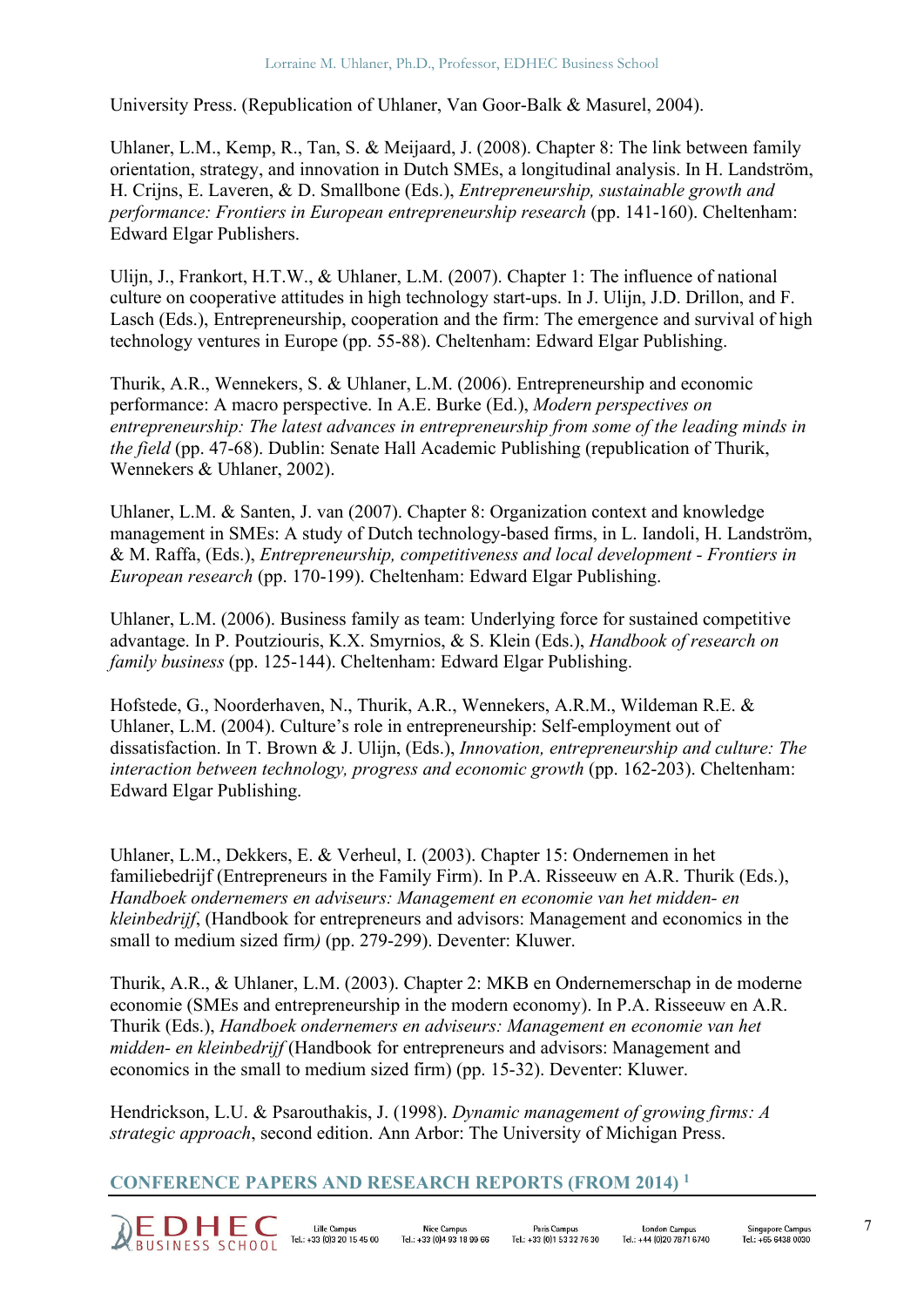Machek, Ondrej, Hnilica, Jiri, Kubecik, Ales, and Lukes, Martin (2020). Bonding, Bridging and Innovativeness in Czech firms (tentative), co-authors:, XXXI ISPIM Innovation Conference, ISPIM, Berlin, Germany, 7-10, 2020.

Uhlaner, L.M, Lukes, M.Machek, O., & Hnilica, J. (2020). SME Ownership Social Capital's Role in Fostering Firm Innovativeness. Accepted to 5th International Family Business Reserach Forum (IFERA). (conference cancelled).

Canovi, M., Uhlaner, L. M., & Pradies, C., (2020). A paradox lens on how organizational identity shapes corporate entrepreneurship in family firms, 1st Virtual Family Business Research & Practice Conference, International Council for Small Business, Washington D.C., May 25-26. (Also presented at the 3rd Fundação Amélia de Mello Leadership, Paradox & Plurality Meeting, May 22. (Virtual conference, originally planned for Lisbon, Portugal).

Canovi, M., Ciravegna, L., Uhlaner, L. M., & Rattalino, F.(2019). Identity activation: how family owners' social and personal identities shape corporate entrepreneurship in family firms. 4th International Family Business Research Forum, Monaco, 4-5 April.

Feldman, M., Lukes, M., & Uhlaner, L.M. (2018). Entrepreneurial career choices of youth from enterprising families: Successor versus founder. Academy of Management, Chicago, August 10-14. (Earlier version presented at EURAM, 2018, Reykjavik, June 18-22.)

Michiels, A., Arijs, D. & and Uhlaner, L. (2018). Formal HRM practices in family firms: Through the lens of family-centered noneconomic goals and family governance. International Family Enterprise Academy (IFERA), Zwolle, July 3-6.

Du, Y., Jorissen, A., & Uhlaner, L.M. (2018). Outside Director and the Disclosure of Firm-Specific Information to the Board of Directors in Privately Held Firms. International Family Enterprise Academy (IFERA), Zwolle, July 3-6. (Best paper in Practice Award).

Du, Y., Jorissen, A., & Uhlaner, L.M. (2018). Consequences of Disclosure of Firm-Specific Information to the Board of Directors in Privately Held Firms, EURAM, Reykjavik, June 18- 22.

Uhlaner, L.M., Berent-Braun, M. M. & Campopiano, G. (2018). SME engagement in environmentally friendly practices: A willingness-ability paradigm. Academy of Management, Chicago, August 10-14. (Earlier version presented at EURAM, 2018, Reykjavik, June 18-22.)

Flören, R., Berent-Braun, M., Uhlaner, L.M. (2017). Symposium: Lessons in Longevity: An exploratory study of Dutch family-owned firms. Academy of Management, Atlanta, August 3-8.

Du, Y., Jorissen, A., & Uhlaner, L.M. (2017), Outside directors and board task performance in privately-held family firms: Exploring the mediating effect of board information, 13th Workshop on Family Firm Management Research, Bilbao, Spain, May 25-27.

Hoogendoorn, B., de Kok, J., Uhlaner, L.M., van der Zwan, P., & Stephan, U. (2016), Age and new business creation: Social and commercial businesses, RENT XXX - Research in Entrepreneurship and Small Business, Antwerp, Belgium, Nov. 16-18.

Molly, V., Uhlaner, L.M., & Laveren, E. (2016). Family-oriented goals and the family firm's debt rate: The mediating effect of family board representation, RENT XXX - Research in

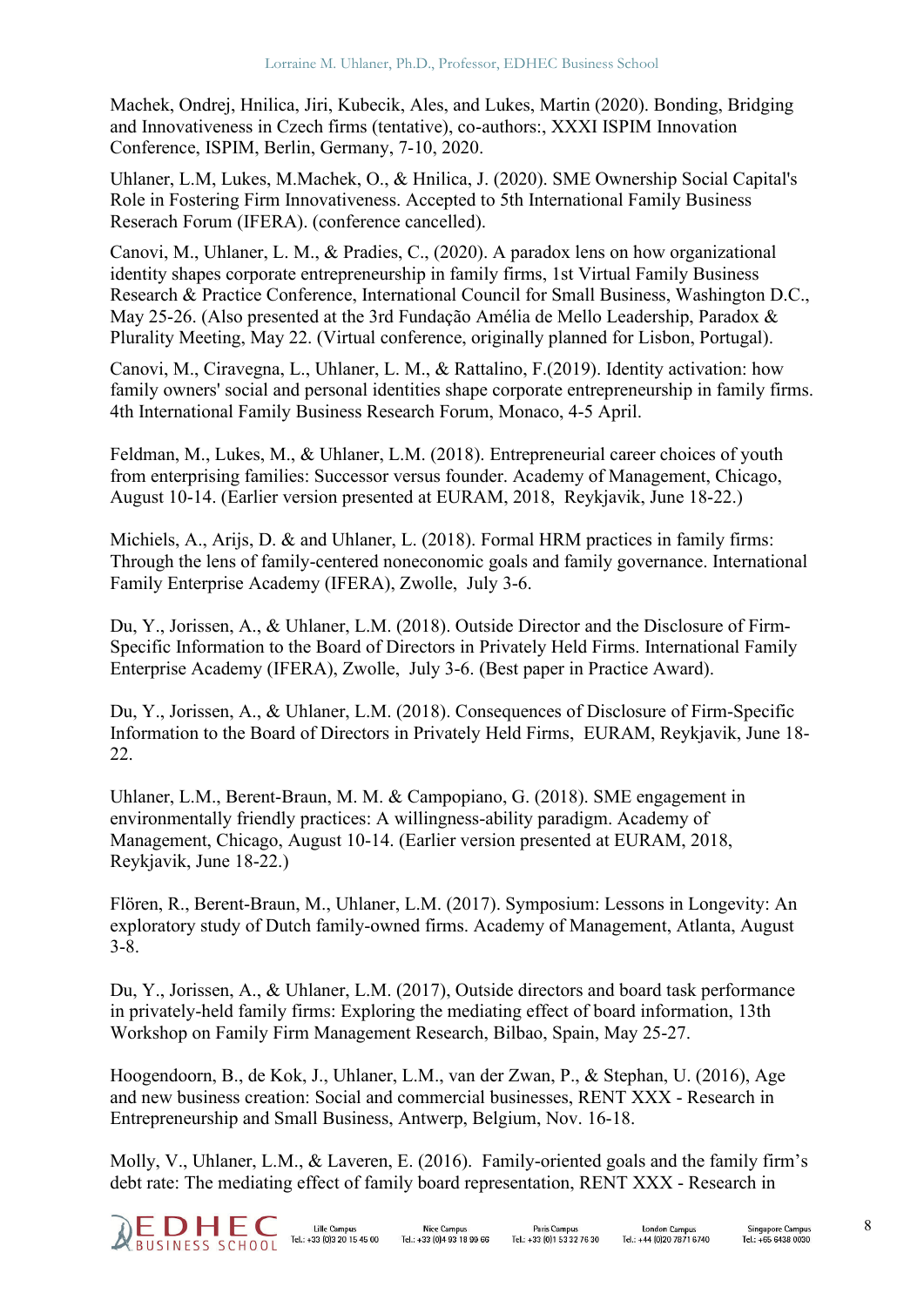Entrepreneurship and Small Business, Antwerp, Belgium, Nov. 16-18.

Ahrens J., Uhlaner L., Woywode M. & Zybura J. (2016). The Janus-face of CEO retention: CEO succession & performance under unity of ownership & control. Academy of Management, Anaheim, California August 5-9, 2016. Revised version presented at 2nd International family Business Research Forum, Capri, September 15-17.

Michiels, A., Dekker, J. & Uhlaner, L.M. (2015). The effect of family business professionalization on its dividend policy. International family Enterprise Research Academy (IFERA), Annual Conference, Hamburg Institute of Family Owned Business, June 30-July 2.

Molly, V., Uhlaner, L, & Laveren, E. (2015). The relation between family-oriented goals and the firm's debt rate, and the moderating role of family board representation. International family Enterprise Research Academy (IFERA), Annual Conference, Hamburg Institute of Family Owned Business, June 30-July 2.

Uhlaner, L.M., Matser, I., Berent-Braun, M.M., De Massis, A., & Flören, R., (2015), Ownership social capital, product innovation outputs and the moderating role of ownershipmanagement overlap. European Academy of Management EURAM '15, Kozminksi University, Warsaw, Poland, June 17-20, 2015.

Uhlaner, L.M., Berent-Braun, M.M., Eddleston, K. & Floren, R., (2015), Pro-environmental behavior in SMES: The influence of social norms and perceived image and financial benefits. European Academy of Management EURAM '15, Kozminksi University, Warsaw, Poland, June 17-20, 2015.

Süss, J., Berent-Braun, M.M., & Uhlaner, L.M. (2015). The role of family governance practices and bonding ownership social capital for predicting the commitment to growing family wealth. Family Enterprise Research Conference (FERC), University of Vermont, Burlington, Vermont, June 4-7.

Uhlaner, L.M., Berent-Braun, M.M., & Flören, R. (2015). The influence of ownership social capital on the performance of privately-held firms: A lagged effect. Family Enterprise Research Conference (FERC), University of Vermont, Burlington, Vermont, June 4-7.

Matser, I., Remery, C., Berent-Braun, M.M., & Uhlaner, L.M. (2015). Heterogeneity of family firms: the varying effects of family relationship types in ownership teams. Family Enterprise Research Conference (FERC), University of Vermont, Burlington, Vermont, June 4-7.

Bolzani, D., Muehlfeld, K., Stephan, U., Treffers, T., & Uhlaner, L.M. (2014). Entrepreneurial individuals and teams: Advances in the psychology of entrepreneurship, Professional Workshop, Academy Of Management Conference, Philadelphia, PA, August 1- 5.

Süss, J., Berent-Braun, M.M., Uhlaner, L.M., & Flören, R.H. (2014). The economic and emotional value of governing the business-owning family, IFERA conference, Lappeenranta Univesrity of Techology, Lappeenranta, Finland, June 24-27.

Berent-Braun, M.M., Eddleston, K., Uhlaner, L.M., & Flören, R.H. (2014). Environmentally Responsible Behavior in SMEs: Testing for moderator effects of family relationships, 10<sup>th</sup>

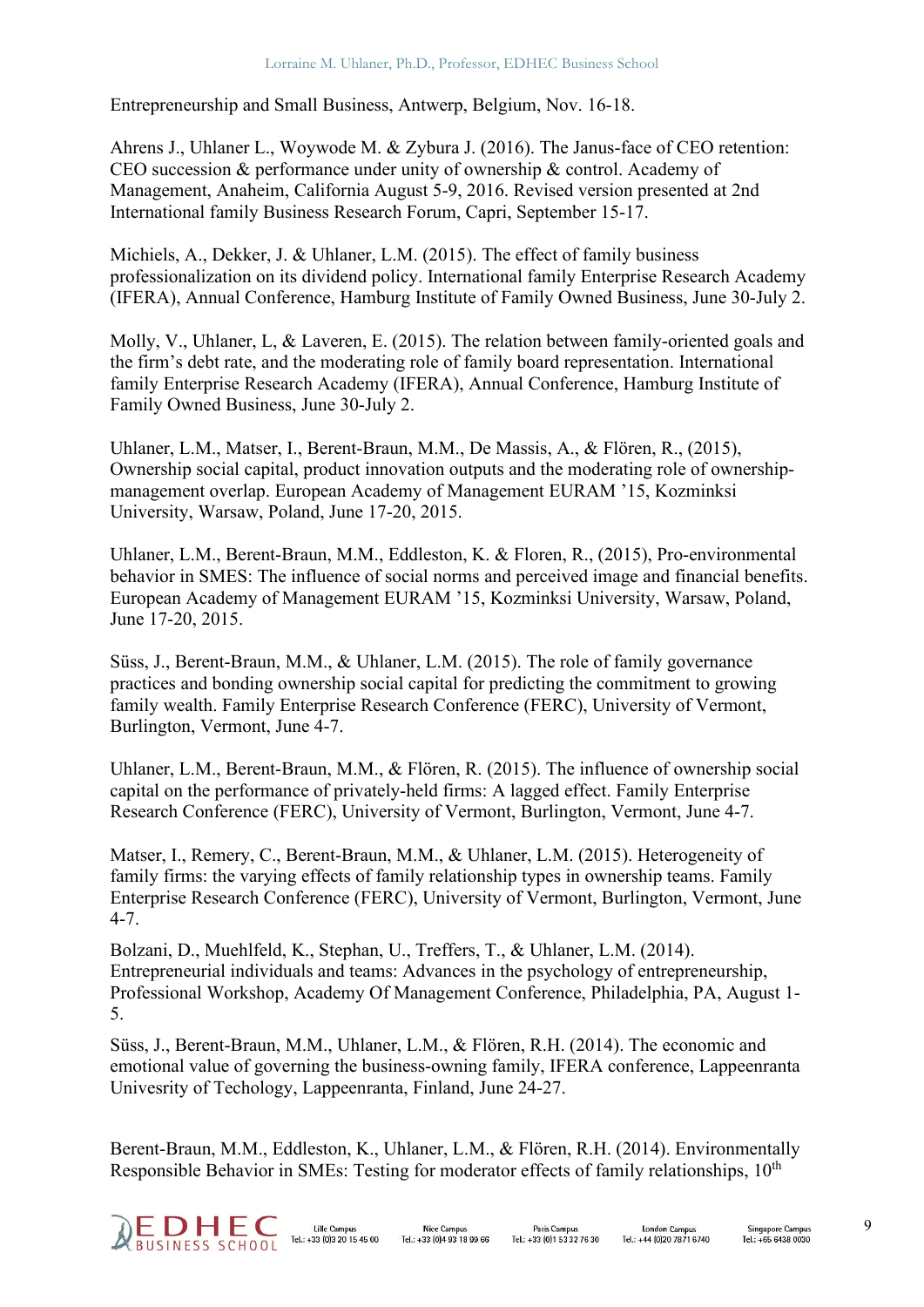## Workshop of Family Firm Management, EIASM, Bergamo, Italy, May 23-24.

## **KEYNOTE ADDRESSES, INVITED TALKS, NONACADEMIC RELEASES (FROM 2014)1**

| 2017 | (with Stephan, U., & Drencheva, A) (2017). Keynote: Culture's consequences<br>for entrepreneurship: A review and framework. EAWOP Small Group<br>Meeting: A cross cultural perspective on proactive work behaviours. ESSEC<br>Business School, May 15-16, 2017.                                                                                         |
|------|---------------------------------------------------------------------------------------------------------------------------------------------------------------------------------------------------------------------------------------------------------------------------------------------------------------------------------------------------------|
|      | Keynote address: The role of ownership in SME product innovation: A social<br>capital perspective, Innovation Management, Entrepreneurship and<br>Sustainability (IMES) Conference, University of Economics, Prague, May 25,<br>2017.                                                                                                                   |
|      | Invited presentation, "Responsible ownership in the family firm and its impact<br>on firm performance," EDHEC Research Day, March 14, 2017.                                                                                                                                                                                                             |
| 2016 | Keynote address, Responsible Ownership in the Privately-Held (Family and<br>Nonfamily) Firm: A research agenda and latest findings, Sixth Scientific<br>conference, Family Businesses, Lodz, Poland, May 17, 2016                                                                                                                                       |
| 2015 | Eddleston, K. & Uhlaner, L.M., (2015) Liability of Newness in different cycles<br>of Entrepreneurship, as part of workshop titled: 50 Years of Liabilities of<br>Newness Research: Assessing Progress and Exploring Future Research,<br>Workshop, Academy of Management, 75 <sup>th</sup> Meeting, Vancouver, British<br>Columbia, Canada, August 8-11. |
|      | Discussant, Nurturing Scholars New to Family Entrepreneurship: Professional<br>Development Workshop, Academy of Management, 75 <sup>th</sup> Meeting, Vancouver,<br>British Columbia, Canada, August 8-11.                                                                                                                                              |
|      | Responsible Ownership in the Family Firm, EDHEC Business School, Family<br>Business Centre, Paris, France, Presentation, May 20.                                                                                                                                                                                                                        |
|      | What lies within the responsible owner, Tharawat Magazine, May/July, Issue<br>#26, pp. $58-61$ .                                                                                                                                                                                                                                                        |
| 2014 | What can social entrepreneurship researchers learn from family business<br>scholars? Member, Panel discussion, Professional Development Workshop<br>organized by S. Bacq and T. Lumpkin, Academy of Management Conference,<br>Philadelphia, PA, August 1-5.                                                                                             |
|      | WIFU PhD/Research Seminar at Witten/Herdecke University, Witten,<br>Germany, Family business and entrepreneurship research: Applying and<br>testing research frameworks effectively, 15 May.                                                                                                                                                            |
|      | Press release Staff of the Economic Voice, New research outlines the<br>ingredients for a successful 'Big Society' The Economic Voice, Sunday, Nov.<br>22.                                                                                                                                                                                              |

### **BOARD MEMBERSHIPS AND PROFESSIONAL SERVICE (SINCE 2014)1**



Nice Campus<br>Tel.: +33 (0)4 93 18 99 66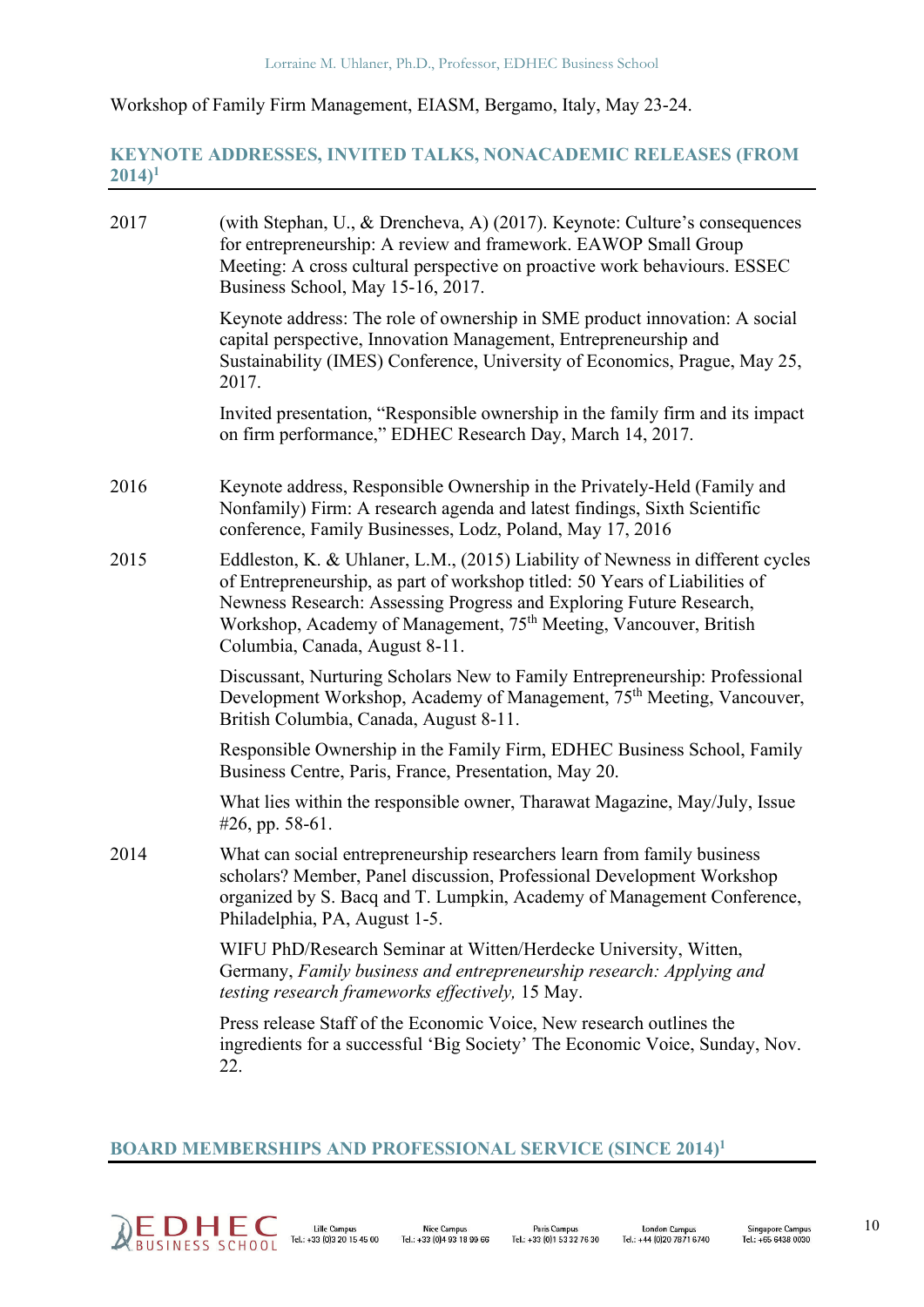Current Member, Editorial Review Board, Journal of Business Venturing (since 2018).

Member, Editorial Review Board, Entrepreneurship: Theory and Practice (since 2015).

Member, Editorial Advisory Board, International Journal of Entrepreneurial Behavior & Research (Since 2014).

Member, Scientific Committee, Family Business Research Special Interest Group (SIG), of European Academy of Management (EURAM).

Member, Conference Committee, European Conference on Innovation and Entrepreneurship. (since 2010).

Reviewer for the following journals:

- Academy of Management Learning & Education
- Entrepreneurship Research Journal
- Entrepreneurship: Theory and Practice
- Entrepreneurship and Regional Development
- European Management Journal
- Family Business Review
- International Journal of Entrepreneurship and Small Business
- International Small Business Journal
- Journal of Business Venturing
- Journal of Organizational Change Management
- Journal of Small Business Management
- Small Business Economics Journal
- 2006-2016 Senior Advisor and member, International Network for Psychology of Entrepreneurship Research and Education (INPERE) www.inpere.org.
- 2013-2016 Member, Academic Advisory Board, European Forum for Entrepreneurship Research (EFER), Brussels

#### **CURRENT PROFESSIONAL AFFILIATIONS**

- Academy of Management
- Dutch Academy of Research in Entrepreneurship (DARE)
- European Council for Small Business and Entrepreneurship (ECSB)
- Family Firm Institute (FFI)
- International Council for Small Business (ICSB)
- Entrepreneurial Research Society, Founding Scholar

#### **PROFESSIONAL HONORS AND AWARDS (SINCE 2010)1**

2019 Best paper award (authored with Canovi, M., Ciravegna, L. & Rattalino, F.). Identity activation: how family owners' social and personal identities shape corporate entrepreneurship in family firms. 4th International Family Business Research Forum, 4-5 April, 2019, Monaco.

> Albert Page Award, from the Product Development and Management Association, given for Outstanding Professional Contribution, for the following paper: De Massis, A., David Audretsch, D., Lorraine Uhlaner, L. & Nadine Kammerlander, N. (2018). Perspective: Innovation with limited resources: Management lessons, from the German Mittelstand, *Journal of Product*

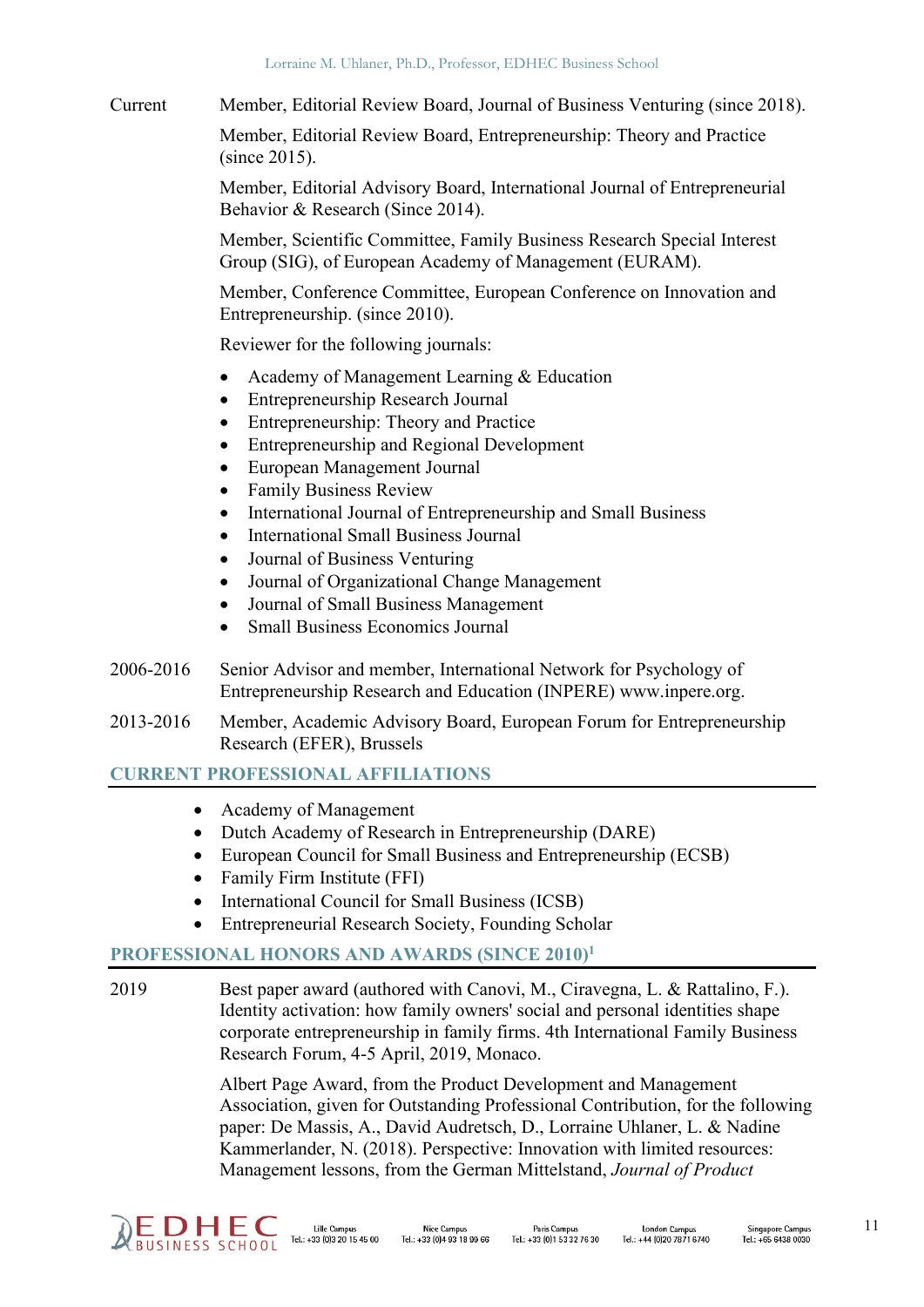*Innovation Management*, 35(1), 125-146. (See above).

2018 Best paper Contribution to Practice award, (co-authored with Yan Du and Ann Jorissen), Outside Director and the Disclosure of Firm-Specific Information to the Board of Directors in Privately Held Firms, awarded at IFERA (International Family Enterprise Research Academy), July 3-6, 2018, Zwolle, the Netherlands.

Family Firm Institute, London, UK. Advanced Certificate in Family Advising.

2016 Best inspirational paper award (authored with Jan-Philipp Ahrens, Michael Woywode, and Jan Zybura), The Janus-Face of CEO Retention: CEO Succession & Performance under Unity of Ownership & Control, awarded at 2nd International Family Business Research Forum, September 15-17, 2016 in Naples and Capri.

> GLOBE Robert J. House Best Research Paper Award. Received designation of "Highly Commended" for the following paper: Stephan, U., Uhlaner, L.M.,  $\&$ Stride, C.B. (2015). Institutions and social entrepreneurship: The role of institutional voids, institutional support, and institutional configurations. Journal of International Business Studies, 46(3), 308-331.

- 2011 Best Paper Award,  $7<sup>th</sup>$  Workshop on Family Firms Management Research, Witten, May 27-29.
- 2011 Honorable Mention, Best Paper, 11<sup>th</sup> Annual IFERA World Family Business Research Conference, Palermo, June 28-1 July.

## **RESEARCH GRANTS / EXTERNAL FUNDING (FROM 2014)1**

- Current Senior Advisor, Privately Held Firms with Multiple Owners: The Role of family and Responsible Ownership, project directed by Jiri Hnilica, the University of Economics, Prague, Funded by the Czech Science Foundation.
- 2013-2018 Member, Project Advisory Board, Cultural pathways to economic selfsufficiency and entrepreneurship: Family Values and Youth Unemployment in Europe (CUPESSE), Cooperation Programme/Theme 8/Socio-economic Sciences and Research & Innovation. Dr. J. Tosun, Coordinator.

## **UNIVERSITY TEACHING EXPERIENCE (SINCE 2000)1**

- Current EDHEC Business School: Courses/modules taught within the last year (Masters in Management): Innovation Management Organization Performance Managing Human Capital (previously titled Human Resource Management) (course coordinator)
- 2010-17 EDHEC Business School: Courses/modules previously taught: (Masters in Management): Business Analytics and Introduction to SPSS Business Planning New Venture Creation Corporate Governance

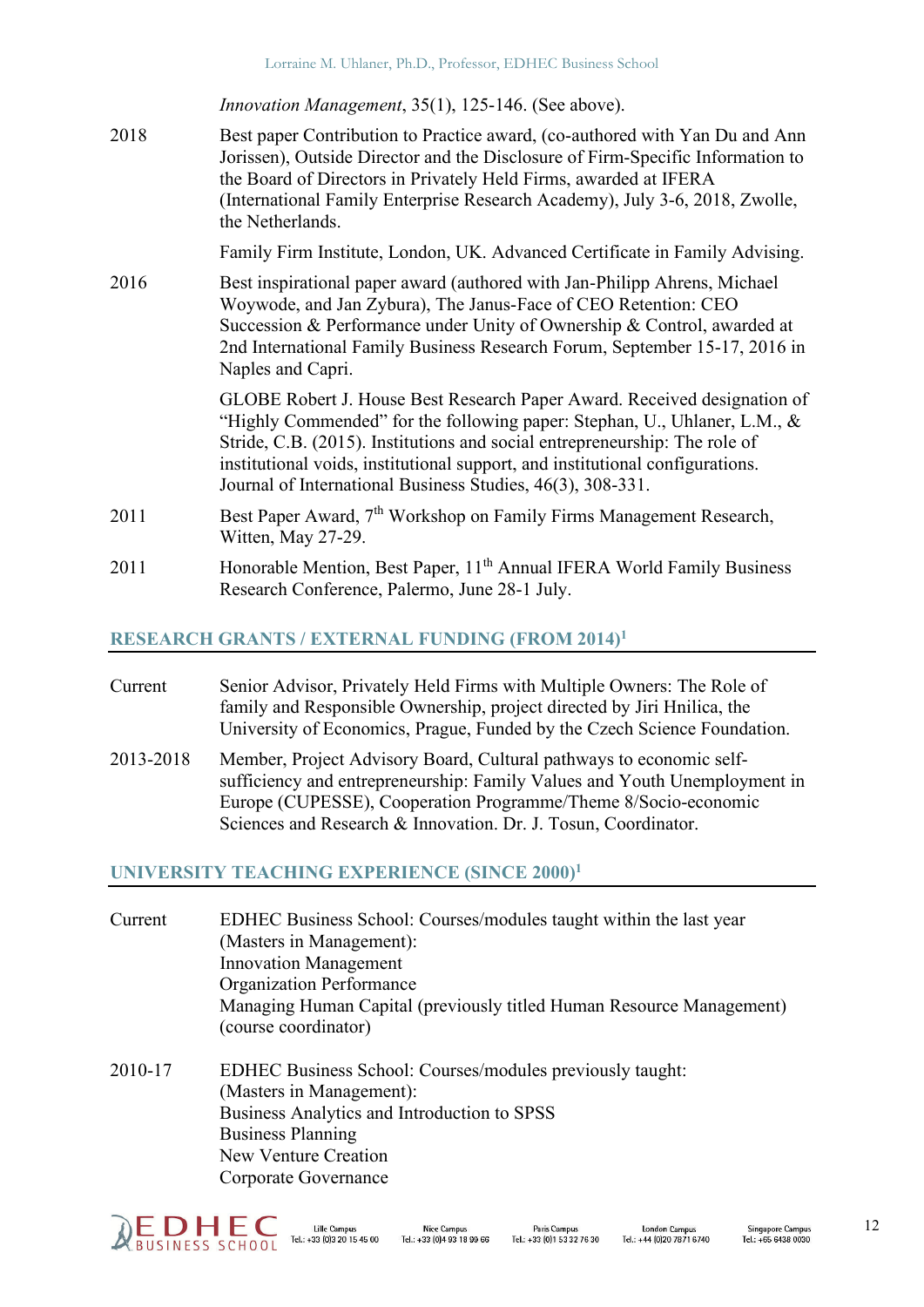|           | Effectuation vs. Business planning in Entrepreneurship (module)                                                                                                            |
|-----------|----------------------------------------------------------------------------------------------------------------------------------------------------------------------------|
|           | <b>European Family Business</b><br>French Business in Perspective<br>Growth Management<br><b>Research Methods</b>                                                          |
| 2008-2010 | Nijenrode Business University (MBA):<br>Entrepreneurship<br>Research methods                                                                                               |
| 2000-2007 | Erasmus University Rotterdam M.Sc.; MBA):<br>Entrepreneurship<br><b>Business Planning</b><br>Family Business,<br>Corporate Governance,<br>Quantitative Methods in Research |

## **PH.D. DISSERTATIONS SUPERVISED**

Berent-Braun, M. (2010). Does ownership matter? Ownership dynamics, ownership social capital and responsible ownership in private firms, Nijenrode Business University.

Teeffelen, L. van (2010). Exploring success and failure in small firm business transfers, Nijenrode Business University.

Zhou, H. (2010). Knowledge, entrepreneurship and performance, Knowledge management in SMEs, Erasmus University Rotterdam, Faculty of Economics, September 9. (Also promoter: prof. dr. A.R. Thurik).

## **PH.D. DISSERTATION COMMITTEES/ EXAMINER**

Rossano-Rivera, S. (2018). Entrepreneurial behaviour of academics within the context of educations, Vrije Universiteit Amsterdam. (Promotors: Prof. Peter van der Sijde and Prof. Thomas Baaken).

Stepien, P. (2016). Essays on Informal Institutions and Entrepreneurship, University College London (Promotors: Prof., Julia Korosteleva and Prof..T. Mickiewicz).

De Maere, J. (2013). Essays on corporate governance in Belgian private firms: determinants of board and firm-level outcomes. University of Antwerp (Promotors: prof. dr. A. Jorissen; prof. dr. C.F. van der Elst).

Matser, I. (2012). Strategic resources and family firm performance. University of Utrecht. (Promotors: prof. dr. A. Buijs and prof. dr. R.H. Flören).

Michiels, A. (2012). Essays on executive compensation and dividend policy in privately-held family firms. Universiteit Hasselt, (Promotor: Prof. dr. W. Voordeckers; Co-promotor: prof. dr. N. Lybaert).

Molly, V. (2009). The heterogeneity of the family business: Goal orientation, intergenerational differences and succession, University of Antwerp. (Promotor: prof. dr. E.